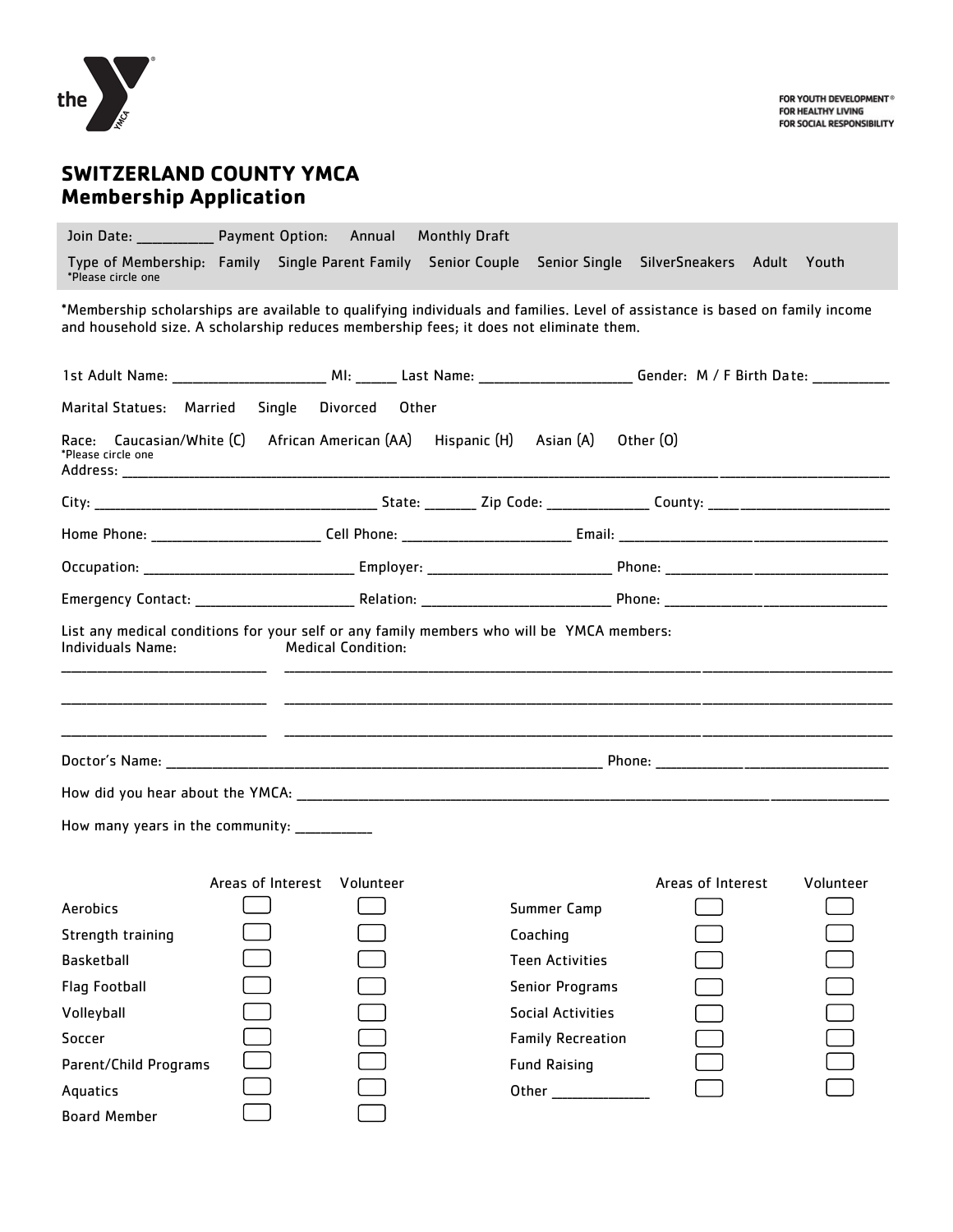|                    | MI: Last Name: 1990 MI:                                                          | Gender: M / F Birth Date: |
|--------------------|----------------------------------------------------------------------------------|---------------------------|
|                    | Cell Phone: _____________________                                                |                           |
|                    | Employer: _________________________                                              |                           |
| Emergency Contact: |                                                                                  | Phone: __________________ |
| *Please circle one | Race: Caucasian/White (C) African American (AA) Hispanic (H) Asian (A) Other (O) |                           |

Family Membership Information (please list last name if different):

| Dependent/Child's Name                           | Gender | <b>Birth Date</b>          | Age   | Race |
|--------------------------------------------------|--------|----------------------------|-------|------|
|                                                  |        |                            |       |      |
|                                                  |        |                            |       |      |
|                                                  |        |                            |       |      |
|                                                  |        |                            |       |      |
|                                                  |        |                            |       |      |
|                                                  |        |                            |       |      |
| Child/Children live with: Both Parents<br>Mother | Father | Grandparent(s)<br>Guardian | Other |      |

| *Please circle one     |        |                        |        |
|------------------------|--------|------------------------|--------|
| 1st Authorized Pick-Up |        | 2nd Authorized Pick-Up |        |
| Name:                  |        | Name:                  |        |
| Address:               |        | Address:               |        |
| City:                  | State: | Citv:                  | State: |

Phone: \_\_\_\_\_\_\_\_\_\_\_\_\_\_\_\_\_\_\_\_\_\_\_\_\_\_\_\_\_\_\_\_\_\_\_\_\_\_\_\_\_\_\_\_\_\_\_\_\_\_\_\_\_\_\_\_\_\_\_\_ Phone: \_\_\_\_\_\_\_\_\_\_\_\_\_\_\_\_\_\_\_\_\_\_\_\_\_\_\_\_\_\_\_\_\_\_\_\_\_\_\_\_\_\_\_\_\_\_\_\_\_\_\_\_\_\_\_\_\_\_\_\_

In consideration of gaining membership or being allowed to participate in the activities and programs of the YMCA and to use its facilities, equipment, and machinery in addition to the payment of any fee or charge, I do hereby waive, release, and forever discharge the YMCA and its officers, agents, employees, representatives, executors, and all others from any and all responsibilities or liability for injuries or damages resulting from my participation in any activities or my use of equipment or machinery in the above mentioned facilities or arising out of my participation in any activities at said facility. I do also hereby release all of those mentioned and any others acting upon their behalf from any responsibility or liability for any injury or damage to myself, including those caused by the negligent act or omission of any of those mentioned or others, acting on their behalf or in any way arising out of or connected with my participation in any activities of the YMCA or the use of any equipment at the YMCA. I understand that my participation in the Switzerland County YMCA is voluntary. I (we) participate at my (our) own risk. In case of any emergency, I authorize YMCA staff to obtain medical treatment at my own expense, if the emergency contact cannot be reached. The YMCA conducts regular sex offender screenings on all members, participants and guest. IF a sex offender match occurs, the YMCA reserves the right to cancel membership, end program participation and remove visitation access. I have read and agree to follow the facility and membership rules and policies established by the YMCA as written in the YMCA Membership Guide and may lose the privileges if rules and policies are violated.

Signature: \_\_\_\_\_\_\_\_\_\_\_\_\_\_\_\_\_\_\_\_\_\_\_\_\_\_\_\_\_\_\_\_\_\_\_\_\_\_\_\_\_\_\_\_\_\_\_\_\_\_\_\_\_\_\_\_\_\_\_\_\_\_\_\_\_\_\_\_\_\_\_\_\_\_\_\_\_\_\_\_\_\_\_\_\_\_\_\_\_\_\_\_\_\_\_\_\_\_\_\_\_\_\_\_\_\_\_\_\_\_\_\_\_ Date: \_\_\_\_\_\_\_\_\_\_\_\_\_\_\_\_\_\_\_\_\_\_\_\_\_\_

#### **Office Use Only**

| × | .,<br>۰,<br>۰. |  |
|---|----------------|--|
|   |                |  |

**Membership Application Completed** EFT Form Completed  $\Box$  Healthy History Forms Completed (on all necessary members)

| Membership Type:                  |                          |                               |
|-----------------------------------|--------------------------|-------------------------------|
| Joiners Fee: ____________________ |                          |                               |
| Pro Rate:                         |                          |                               |
| Membership Fees:                  |                          |                               |
| Total Paid:                       | <b>Contract Contract</b> |                               |
|                                   |                          | Payment: Cash EFT Credit Card |

Staff Signature: \_\_\_\_\_\_\_\_\_\_\_\_\_\_\_\_\_\_\_\_\_\_\_\_\_\_\_\_\_\_\_\_\_\_\_\_\_\_\_\_\_\_\_\_\_\_\_\_\_\_\_\_\_\_\_\_\_\_\_\_\_\_\_\_\_\_\_\_\_\_\_\_\_\_\_\_\_\_\_\_\_\_\_\_\_\_\_\_\_\_\_\_\_\_\_\_\_\_\_\_\_\_\_\_ Date: \_\_\_\_\_\_\_\_\_\_\_\_\_\_\_\_\_\_\_\_\_\_\_\_\_\_\_\_